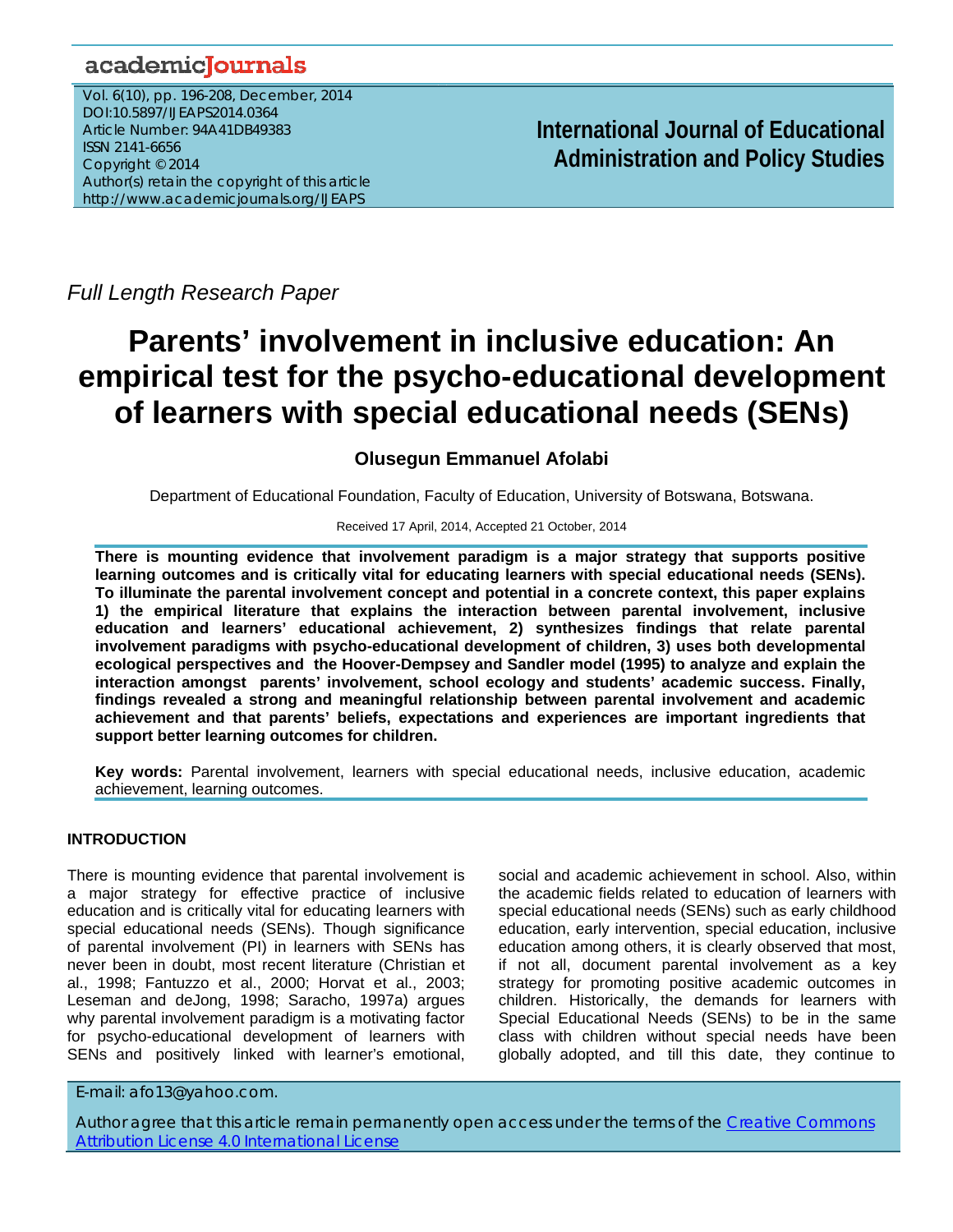generate interest among stakeholders. Based on this, inclusive education is grounded on the premise of social justice, with the assumption that rights to quality education must be given to all learners irrespective of their physical, intellectual, emotional or learning disability (UNESCO, 1994).

On the other hand, the plethora of literature documented that diverse special educational needs (SENs) learners actually benefit socially and academically when they attend regular school with typically developing children (Nakken and Pijl, 2002; Flem and Keller, 2000; Vislie, 2003). Previously, this was thought to be unrealistic and impracticable for learners with SENs to get an education in the same class with learners without SENs (Pijl et al., 2003). Thus, the notion of integrating learners with SENs in mainstream school is known as 'inclusive education'. This term denotes 'the method of educating children with SENs in a regular classroom setting around their neighborhood, where they benefit and enjoy the privilege of regular school system that suits their learning needs'' if they are not ascribed with any disabilities (Rafferty et al., 2001, p266). Interestingly, literature demonstrates that inclusive education is developmentally strong for all learners, and reported positive evidence of social, emotional, and educational gains that come from classroom (Anderson, 2006; Copeland et al., 2004; Frazee, 2003; Helmstetter et al., 1998; McDonnell et al., 2003; Peetsma et al., 2001).

As good as these sounds, only few studies, if any, focus on the benefit of parental involvement (PI) in education of SENs children. Though much is said about the parent-school partnership and how it relates to positive outcomes for learners with SENs, only few researchers observe the multifaceted nature of parentschool collaboration in inclusive settings. While past and present research linked early (PI) strategy to children educational outcomes (Hara and Burke, 1998; Hill and Craft, 2003; Horvat et al., 2003; Marcon, 1999), evidence shows that the offspring of parents with higher degree of interest in education performed higher and better than those of parents with a lesser degree involvement. This is highly supported by Barnard (2004), Fan and Chen (2001), Feuerstein (2000), Jeynes (2003), McWayne et al. (2004), De Civita et al. (2004) Eamon (2002) and Schreiber (2002), where they reported parent-school collaboration as a positive strategy for advancing academic achievement. Therefore, engaging parents of learners with SENs in their child's learning has not only been identified and recommended by researchers as a positive strategy for advancing academic achievement, but widely acknowledged and upheld by policy makers who have recently incorporated efforts towards increasing parents' involvement in comprehensive educational policy inventiveness.

Moreover, research over the years (Bronfrenbrenner, 1979; 1996; Epstein, 2001; Henderson and Mapp, 2002,

2007; Horvat et al., 2003) highlights parental involvement paradigm as a contributing factor to positive academic outcomes. Besides, most literature on PI confirmed that factors such as parental expectations, school and family behaviours affect learning outcomes (Redding, 2002; Epstein, 2001). On the other hand, Duhaney and Spenser (2000) and other researchers like Fisher et al. (1998) established that the advocacy role played by parents of learners with SENs contributes to their educational success worldwide. For instance, a related study from the United States shows that it was to their credit, (parents) that the US Congress approved the Education for All Handicapped Children Act of 1975 (PL 94-142). This and other positive outcomes reinforced the arguments that parents are not only collaborators but major partners in their child's school progress, and that, lack of parental involvement in school promotes variables like: achievement gap, inequality and discrimination experienced by learners with SENs in their daily activities.

# **Purpose**

The ultimate goal of this paper is to critically examine problems that influenced PI practice in education of learners with SENs and to suggest a process that enhances the effectiveness of parental involvement paradigms as a strategy for promoting children's academic achievement. This is accomplished by first discussing parental involvement and the likely developmental mechanisms that support parents –school collaboration and promote educational development of learners with SENs. The paper uses systematic review of literature to synthesize the correlation between parental involvement paradigm and positive learning outcomes in children. Although society and research evidences have long established a link between parents' participation and students' achievement (Barton and Coley, 2007; Horvat et al., 2003; Sheldon and Epstein, 2005; Simon, 2004; Yan and Lin, 2005), evidence from other related studies reported little, if any, of such assessable effects (Bobbett, 1995; Mathews, 2005). Therefore, apart from individual goals and learners' beliefs, that have already been documented, variables like PI practice wield significant influence on learners' school achievement and behaviour.

#### **METHODOLOGY**

This paper analysed and reviewed literature in order to investigate and check new empirical studies that link parental involvement with children's educational achievement. The study collated and reviewed relevant articles, books, journals, and meta-analysis on PI paradigm and inclusive education. Both the ERIC and PSYCHLIT data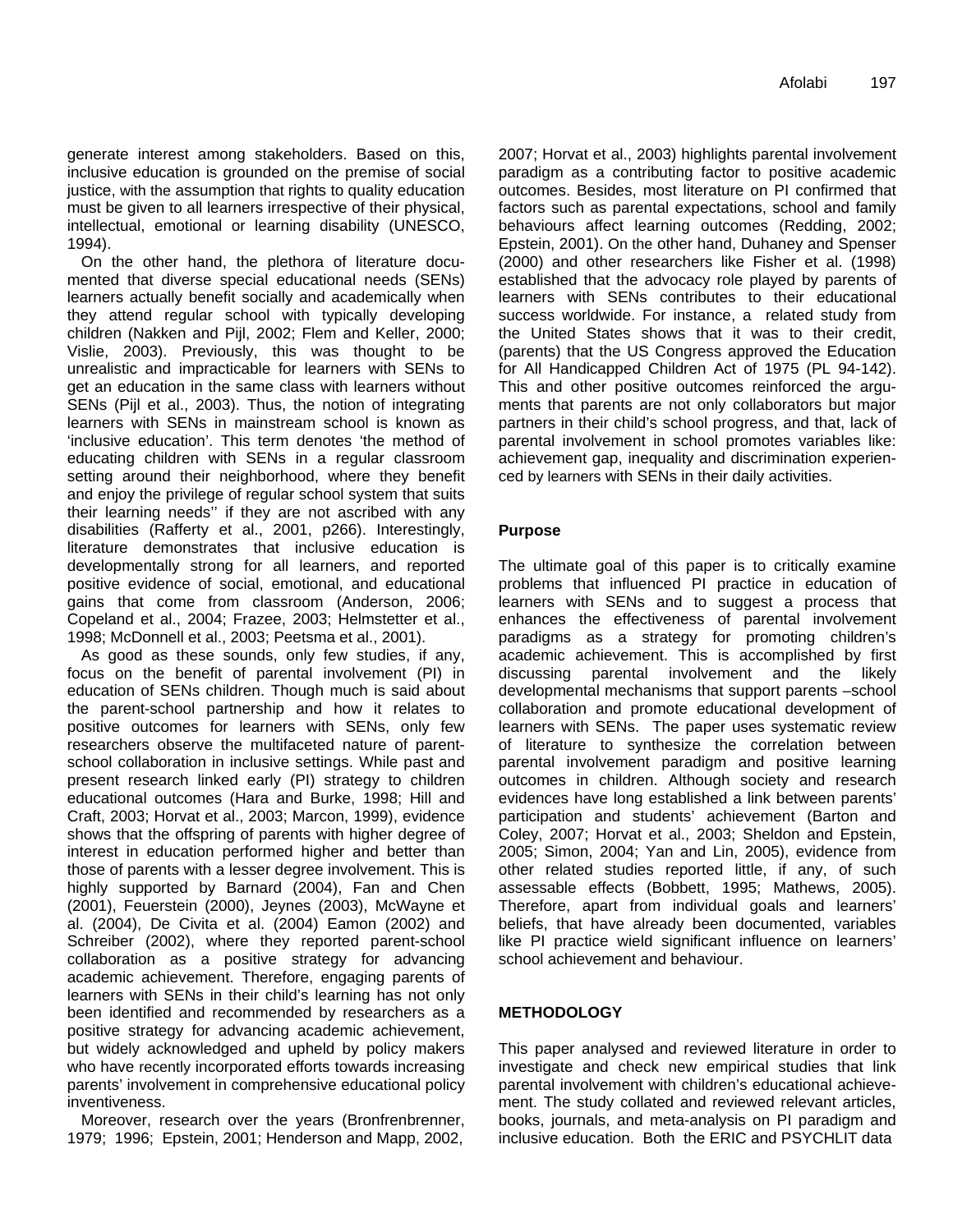bases were searched using the following key words: academic achievement, parents, and parental involvement, inclusive education. This process initially reported about 3800 articles, journals, technical reports, paper presentations and book chapters covering more than a 20 years period. Based on the abstracts retrieved from this initial 3800 plus articles and publications, the search was lessened to a relatively few hundred of studies that are pertinent and relevant to the theme of this paper. The contents of the remaining several hundred of articles cum journals were further scrutinised and only those that reported empirical findings were kept aside and used in this study; while others were left out from further consideration. This process shows that only few studies documented empirical findings about the link between parental involvement paradigm and learners' educational success. Even among those studies that document empirical analysis, the study only used those that show Pearson correlations between PI indicator and academic success. To verify references in this study, manual searches of relevant journals and articles related to the paper were performed.

#### **LITERATURE REVIEW**

#### **Background information**

The parental involvement (PI) paradigm has long been recognized as centrally significant to children's educational attainment. Nevertheless, this process had neither been examined nor analytically considered until early 1960s. Though the call for PI as a strategy for successful learning activities has been robust in recent time, there persists some problems associated with PI practice due to the inconsistency in research findings. Although most of the work in this area is uneven and lacks guiding theoretical framework, recent development particularly, in the theoretical framework has brought a lot of progress to PI research. However, literature on PI simplistically observed it as unidimensional. To be realistic, PI is multifaceted in nature and connotes different kinds of behavioural practices and patterns (Balli, 1996; Brown, 1994; Henderson and Mapp, 2002; Taylor et al., 1995). This belief is highly embraced in a number of experimental studies on parental involvement (Keith et al., 1993; Singh et al., 1995). That is why it is widely agreed that some scopes of PI are more evident to compare in learners' academic success than several others (Singh et al., 1995).

Precisely, the direct precursor to this development is the Article 26 of the universal declaration of Human Rights adopted by the League of Nations in 1945, which proclaimed that, every person must be given education irrespective of gender, race, colour and religion. This is widely acknowledged and enshrined in the constitutions of every independent nation as an important document that promotes children's rights. Also the Convention on the Rights of Persons with Disabilities its Optional Protocol that was unanimously adopted in 2008 represents a significant change in education of learners with disabilities by establishing that disability is not only a social problem but also a human rights issue. The idea of inclusion and equal enjoyment of all human rights and fundamental freedoms by all persons with disabilities is also well advocated and articulated in many international policy documents and declarations, such as the African Charter on the rights and welfare of the child adopted in 1990; the Jomtien World Declaration on Education For All Report (1990); the Dakar Framework For Action on Education For All (UNESCO, 2002) and the Salamanca Report and Framework For Action for Children with SENs, (1994). Similar documents, such as World Declaration on Education for All (1990); and the Standard Rules on the Equalization of Opportunities for Persons with Disability (1993) also embraced and emphasized the rights of quality education for learners with SENs. However, among these international documents, the most mentioned and important one is the Salamanca Statement (UNESCO, 1994). This statement prompted the Western countries to incorporate in their constitutions, the broad-based educational innovation that focuses not only on the development of children but also emphasize the educational needs of learners with SENs.

#### **Theoretical framework**

Research on parental involvement (PI) is totally fragmented. The limited empirical research conducted in this area, coupled with the lack of a guiding theoretical framework has made the subject somewhat inconsistent and contestable. Nevertheless, the emergence of new and interesting theoretical frameworks on the concept has changed the notion about its practicability, therefore, making it desirable for study. This paper analyses parental involvement using Hoover-Dempsey and Sandler theory (1995, 1997), and socio-cultural and human capital to explain parental involvement in schooling (Delgado-Gaitan, 1997; Lee and Bowen, 2006; Valdéz, 1996). This model looked at parents' engagement and outcomes from parental involvement paradigm. The model was proven in schools with a significant proportion of African American families (Reed et al., 2000). The results linked parental role construct with parental involvement and reported that self-efficacy*,* being a major prognosticator of PI, was facilitated by parental role construct. The model also correlates parents' original motive to engage with school with positive learning outcomes using five involvement levels of analysis. While the first two levels of analysis emphasised family's judgement; the other stages i.e. (Levels 3–5) explained how these promote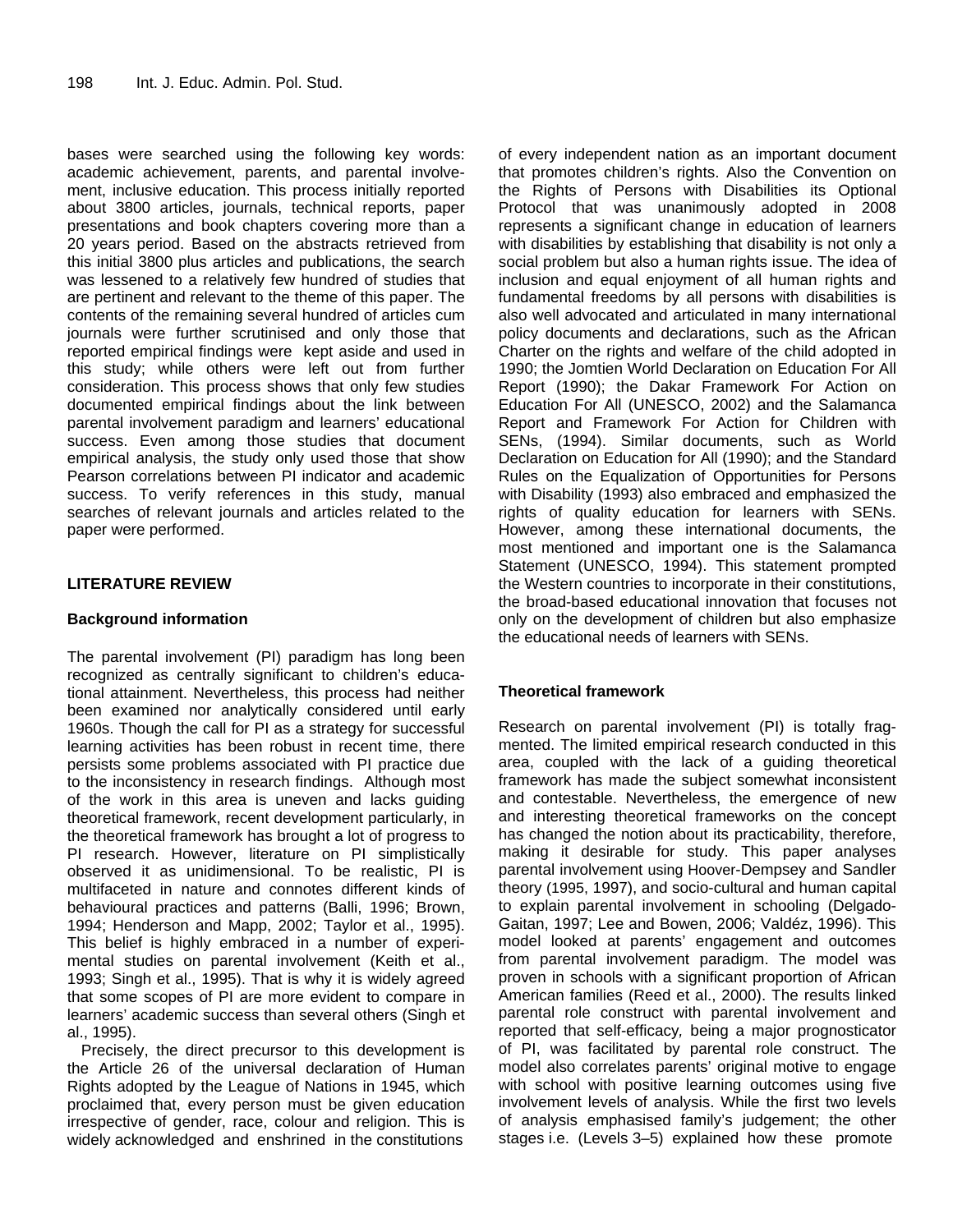positive learning outcomes in children. Although the revised version of this model proposed by Walker et al. (2005) is widely embraced in parents' involvement literature, this version is not considered in this paper. The paper focuses on the first two levels of the model.

Interestingly, most reviewed literature on parental involvement (PI) emphasised parental beliefs as the motivator for parent's initial involvement in school activities (i.e. role construction, sense of efficacy). However, the general prospects such as the invitation to engage with school that comes from both school and children (Level 1) also influence their involvement with school. Similarly, role construction also denotes parents' perspectives regarding their support for their child's learning (i.e. job as a parent) and it shows a significant correlation between parents with high role construction and school involvement. Also, Bandura (1997) attributes parents' sense of efficacy to their school participation, which variably or invariably contributes to children's learning and school success. Besides, parents with higher attribute for PI believe their contributions aid and sustain behaviour that brings positive outcomes. This characterized general invitations from both schools and learners as a motivation for working in partnership with schools and to take part in learning activities. This proves that family's participation is desirable and valuable for learner's academic achievement. Earlier reviews on PI noted the dissimilarity in general invitations (Level 1) and the specific invitation in Level two of the inventive theoretical model. This broad prospect shows that learners share their concern regarding learning with parents at home or at schools and this allow parents' participation as shown by teachers' attitude towards them.

#### **Conceptual framework of parents' involvement practice**

Although most research studies mentioned the importance of ecological perspective and its application to practice (Bandura, 1978, 1986a; Cicchetti and Toth, 1997; Conyne and Cook, 2004; Conyne and Mazza, 2007; Greenleaf and Williams, 2009; Gutkin, 2009; Moos, 2002; Pianta, 1999; Stormshak and Dishion, 2002; Swartz and Martin, 1997), the work of Bronfenbrenner (1979) offers the most outstanding contribution to children's educational advancement and growth. This theory emphasised on four interactive levels of environment, of which each factor continuously influences and impacts on one another. The review of literature on parental involvement (PI) highlights the significance of this model for understanding inclusive education and children's academic success. Also, literature on family engagement evidently buttressed the significance of strong collaboration between parents and school on

learning outcomes. This shows that positive parents' involvement is associated with higher educational incentive, grade advancement, and socio-emotional abilities in all learners including those from different cultural and socioeconomic upbringings (Christenson, 2000; Mantzicopoulos, 2003; McWayne et al., 2004). However, despite mounting evidence linking PI with learner's school success, most PI literature failed in reviewing the evidence that linked parental engagement with children's education and achievement.

So, based on the review of literature and the multifaceted and multidimensional nature of parental involvement, this paper proposes a conceptual framework using both developmental ecological approach and Hoover-Dempsey and Sandler model (1995) (Figure 1).

 This framework analyses parents' involvement from both micro and meso level interactions. Also, the interplay: (micro and meso) promotes positive school climate, and eventually leads to positive students' outcome and successful inclusive practice. Besides, the framework sees parental involvement as important interactive agent that interrelates with other relevant factors to promote positive learning outcomes in inclusive education. This paper is founded on this premise as it sees the interplay between micro and meso as a developing mechanism that supports higher school success for learners with SENs. The conceptual model also supports and reinforces the notion that an increased parental involvement is a vital ingredient for psychoeducational advancement of learners in inclusive education. As a parent- focused/ strength-based model, the model demonstrates that, parents are fully accountable for their children's learning achievement. It also indicates that socio-cultural and human capital such as parents' socioeconomic status, educational level, marital status, gender and cultural background are necessary factors that prompt parents' participation in their child's education, and predict positive learning outcomes. The model also illustrates how psychological variables like parents' beliefs, self-efficacy, perception and the way parents view teachers' method of communication impact their level of involvement with school and the learners' educational outcome, which eventually correlate with positive school behavior and academic success.

Moreover, in proposing this conceptual framework, a number of models on parental involvement were reviewed using developmental ecological theories. However, after thorough analysing, there is a need to expand present perceptions of parents' involvement to the one that emphasizes consolidating the association between parents and positive learning outcomes in schools. From the above conceptual model, it is crystal clear that some factors are at play to stimulate parental interest in their child's education. These factors were tackled from independent variables namely; socioeconomic status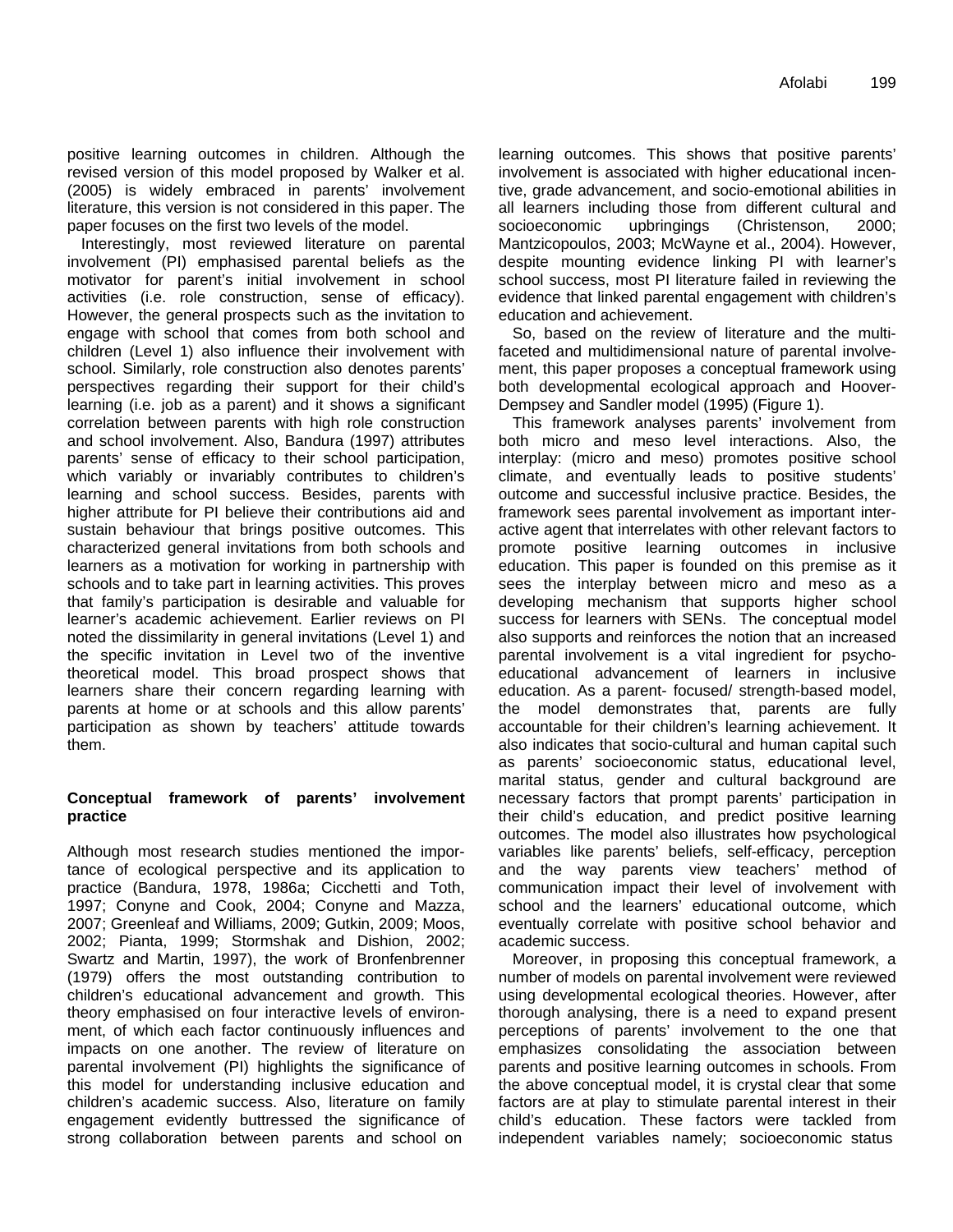

**Figure 1.** Conceptual framework

(SES), marital status, family structure, parents' level of education, and other factors like parents' belief, parental efficacy, parenting skills and knowledge. These are home factors that hypothetically associate with parents' involvement practice and were explained as a causal factor for positive learning outcomes (dependent variable). Although these factors are interwoven and multifaceted, their interaction plays a significant role in parents' decision to engage with school and contributes to their child's education. For example, a parent's socioeconomic status coupled with their level of education influences parents' beliefs, attitude, self-efficacy skills and knowledge about their ability to engage and relate to school and this positively impacts children's academic achievement. Parents who believe that they can help their children with school work develop a positive attitude towards school and support home-school partnership, which promotes learning achievement.

At the same time, a positive learning outcome in inclusive education depends on home-school collaboration for it to be effective and this can be sustained in a positive school climate where parents are seen as collaborators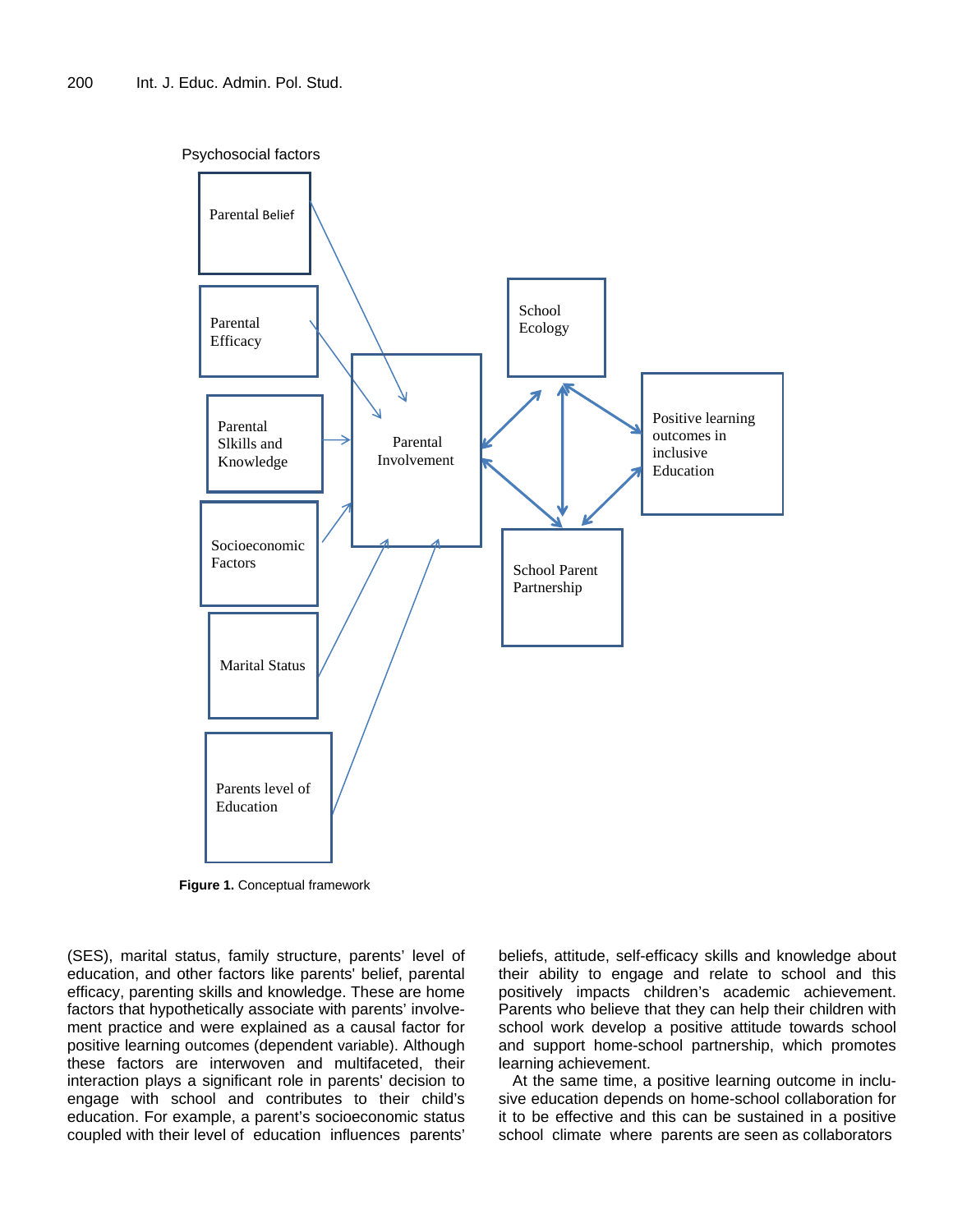or partners in their child's education. The overall belief that all parents matter really supports and encourages parents' participation in school activities and therefore, promotes children's school success. Likewise, poverty among the families and illiteracy result in parents' indifferent behaviour toward school. This prompts them to view their participation in school activities as unwelcome; and thus, limits learning success and leads to poor school records for SENs learners in the long run. Therefore, this model proposes that when parents embrace a positive role construction and strong efficacy branded by life setting variables that permit and drive robust participation, learners with SENs will succeed in school and this will eventually lead to positive academic achievement.

#### **Parental involvement paradigm and education of learners with SENs**

Even though the array of problems surrounding education of learners with SENs in inclusive education is clearly extremely multifaceted and not fully understood by anyone, it is clear that parental involvement paradigm remains a vital ingredient that contributes to positive learning outcomes. By attributing positive school behaviour and learning outcomes to parents' engagement with school, parental involvement paradigm unconsciously creates a positive environment that promotes and sustains psycho-educational development in children with SENs. A few of the most important factors that support parents' involvement practice in education of learners with SENs are well thought-out briefly in this paper. Though, recent research generated intense debate on the relevance of PI, including its applicability to learning suc**c**ess. Of much interest in research has been the degree to which parents engaged or unengaged with the school concerning their child' learning (Ferrara, 2009; Gibson and Jefferson, 2006; Mapp, Johnson et al., 2008). Although research established the significant role that contextual environment plays in understanding learner's academic achievement, child's contextual environment, family, and schools significantly influenced their performance. This indicates the significant role that engaging parents of learners with SENs played in promoting learning outcomes world-wide, and that learners gain substantially from the shared efforts of both parents and schools.

Also, studies document that PI is related to emotional processes and characteristics that back learners' success (Hoover-Dempsey et al., 2001; Steinberg et al., 1989). At the same time, these support accomplishment that cuts across different collections of learners, including those vulnerable for shoddier learning and developing outcomes (Grolnick et al., 2000; Miedel and Reynolds, 1999). Moreover, knowledge of learner's motivational, sociocognitive and behavioural traits are vital for the understanding of the direct impacts that family-school interactions have on students' academic achievement. The analysis of children's contextual environment shows how the interactions among the systems influenced their school performance. Specifically, families and school collaboration signify important influences on and probable roots of support for learners' educational development. Therefore, the assumptions that support parent-school partnership as a vital principle of child development remain crucial to teaching of SENs children (Bronfenbrenner, 1979, 1992). However, learners who grow in a multiple environment reaches the optimum level when tangible networks and stabilities among the systems are formed (Hobbs, 1966).

Research also argues that parents are their children's first and most enduring educators. Similarly, a wideranging literature supports the assertion that parents are major stakeholder in their child's learning and have better understanding of their learning needs more than any other person in the system. Likewise, Desforges and Abouchaar (2003) and Harris and Chrispeels (2006) posited that parents have momentous constructive impact on children's wellbeing and achievement after other variables are eliminated. Also, Sylva et al. (2004) support the notion that early involvement of parents in children's education leads to future constructive commitment in educational progressions. In addition, parents' learning conducts and attitudes on learner's education have also been found significant, particularly in the field of developmental psychology (Birenbaum-Carmeli, 1999; Catsambis, 2001; Fan and Chen, 2001; Gonzalez-Hass et al., 2005; Hoover-Dempsey et al., 2001; Kohl et al., 2000; Overstreet et al., 2004; Spera, 2005).

Furthermore, PI in learning transversely varied cultural environments has also been found as important for positive learning outcomes (Bermudez, 1993; Constantino et al., 1991; Davies, 1993; Huss-Keeler, 1997; Lee and Bowen, 2006; Okagaki et al., 1995; Peng and Wright, 1994; Vincent, 1996). Most studies revealed that PI is strongly related to high academic success for learners in school system and that, it leads to increase in learners' attributes favorable to school success such as: punctuality and behavior, constructive awareness of classroom and school ecology, higher self-regulatory abilities and work adaptation, and last but not the least higher learning ambitions (Eccles and Harold, 1993; Grolnick and Slowiaczek, 1994; Masten and Coatsworth, 1998; Paulson, 1994; Siu-Chu and Willms, 1996; Zellman and Waterman, 1998). Similarly, the longitudinal study, carried out by Sylva et al. (2004), argues that PI strengthens the connection between parental involvement in school and learners' cognitive attainment, specifically, during early school years. A related study by Palmer et al. (2001) also established that engaging parents in decision-making facilitates academic success.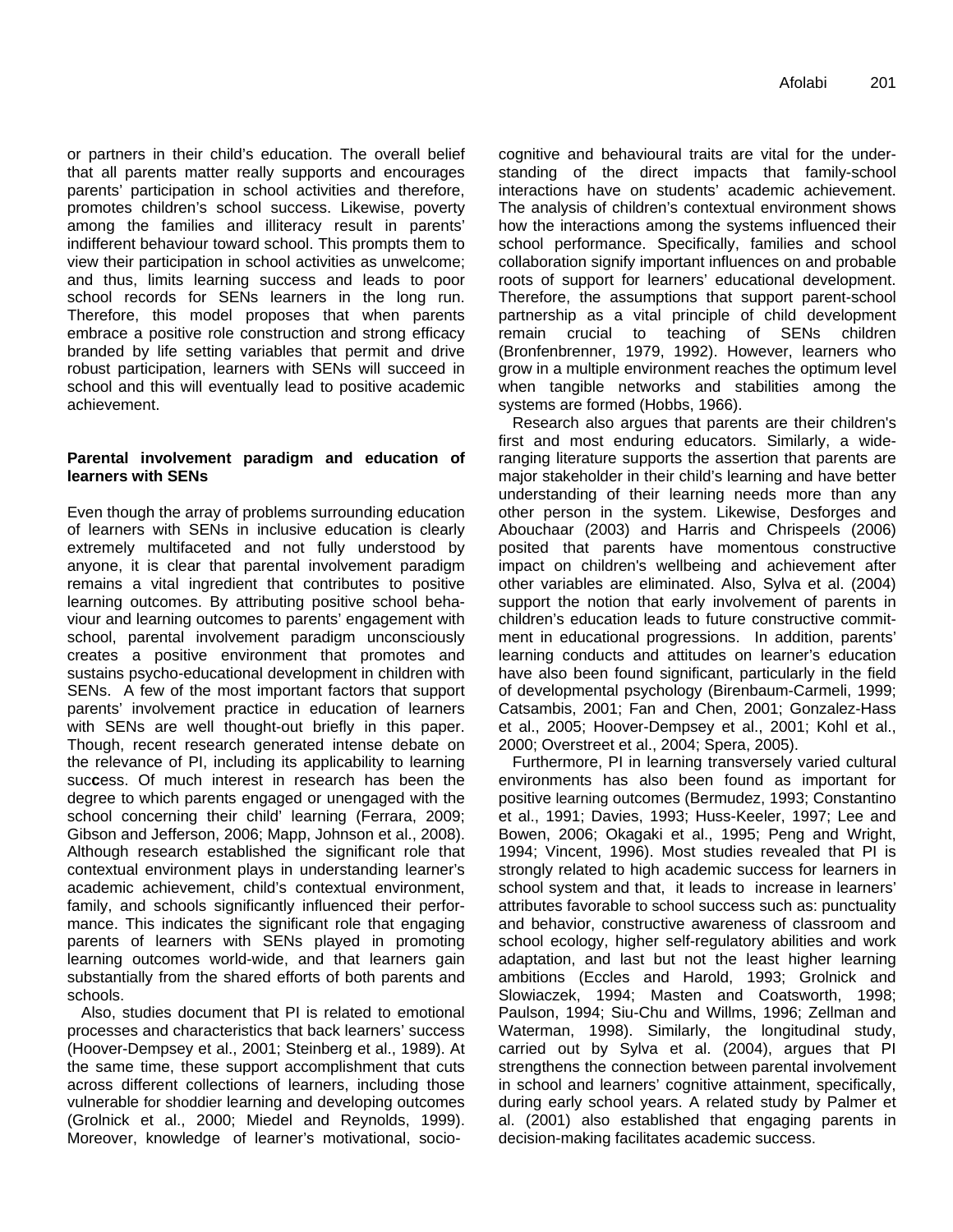#### **International perspective**

In Europe, for example, the European Commission posits that the degree of PI is a significant indicator that signifies school excellence. According to Berger (1995), Levy et al. (2006) and Pérez et al. (2005), family's involvement is a major contributing factor that validates positive learning outcomes for learners in respect of their unique feature or differences in inclusive early education program. Previous research established high significant positive correlation between parent's involvements; school performance; higher test scores; constructive approaches toward school; higher assignment achievement rates; fewer placements in special education; academic doggedness; lower dropout rates; and fewer suspensions (Christenson et al., 1997; Hoover-Dempsey and Sandler, 1997; Pérez et al., 2005). Also, Jeyne (2007) argued that active PI definitely affects school punctuality, school conduct, and, students' achievement in school. She also argued that children do better and perform creditably well in school, when their parents are actively involved in their education (Denforges, 2003). To support this assertion, Department for Education and Skills, UK (DfEs, 2003) concludes that parental involvement has significant positive differences on pupils' engagement and achievement and it benefits the students, parents, teachers and schools. Additionally, Denforges (2003) shows that early parental involvement practice has positive impacts on children's sociocognitive growth, reading ability and numeral skills. Moreover, a PI practice in child's learning between the ages of 7 and 16 years is more influential than the family upbringing, family proportions and parents' level of education. This further confirmed that PI significantly influences pupil's achievement throughout their educational years.

In the United States, some researchers (Duhaney and Spencer, 2000; Fisher and Sax, 1998) reported a high increase in the implementation and adoption of successful educational programs for SENs children among school districts. The report confirms and highlights the supporting roles played by parents of learners with SENs in their child's education. Similarly, the adoption of the Individuals with Disabilities Education Act (PL 101-476) of 1990, (IDEA) and its re-authorization in 1997 by the Government of the United State also acknowledged parent as a major stakeholder in inclusive education. Though the Act sees parents 'engagement with school as significantly important, it also recommends proper cooperation and collaboration between professionals and parents in the planning and implementation of educational policy including rights to their child's learning (Kalyanpur et al., 2000). Also, the report from the national study in the United States indicates that the best predictor of PI and student's academic achievement is the school actions or activities to promote it. This proves that school attitudes and actions are more significant than parents'

income, educational level, race, or earlier schoolvolunteering experience in projecting PI and children's school success. Research argued that establishment of parent center, home visit program, and action research teams promote PI and working partnership between parents and educators (Davies, 1991), and that parental involvement varies according to race and family income (Desimone, 1999).

#### **African perspectives**

In Sub Sahara Africa, the case is not different from what is shared in the other parts of the world. Research has found that parents/guardians are often an untapped resource in learner's education in spite of them nurturing the children, decide on whether to send them to school or not, decide what kind of schools they should attend, and in many cases fund their education. Although research shows that inclusion movements are critical in their opinion, their actions received accolade and major support from parents who viewed separate school system as institution that promotes inequality and poor quality of education for their children. Therefore, this influences the learning support received by children with SENs in school (Winnick, 2000; UNESCO Salamanca Report, 1994; Nziramasanga Report, 1999). Interestingly, Ballard (1999) echoes the general beliefs that, parent's support and collaboration with one another, access to information, advocate and asserts to be heard, involve in the decisionmaking, both in policy and practice and last but not the least, interaction with other stakeholders promote global socialization and learning for SENs children.

In Zimbabwe, it was reported that the Education Act of 1987, and the revised version of 2006, acknowledged the application of parental involvement paradigm as a tool to promote and provide necessary equipment, facilities and materials for successful implementation of inclusive environment. The revised Education Act, 2006 supports parents' participation and management of schools (UNESCO, 2002). Research highlighted that parents of SENs must work together and collaborate with teachers in the adaptation and uses of physical educational equipment like wheelchairs, brackets, balls, racquets, goal posts, basketball and tennis nets (Kanhukamwe and Madondo, 2003). Thus, research concludes that parental involvement in school activities promotes learners' education and increases positive attitudes and orientation of learners with SENs in school and society at large (Chakuchichi et al., 2003; Lesotho Society of Mentally Handicapped Persons, 1997).

In Nigeria, the full potential of average Nigerian parents as agent of educational development has not been fully used. However, this is not to deny the growing awareness among the Nigerian population about the positive signs of encouraging parents to engage in their children's literacy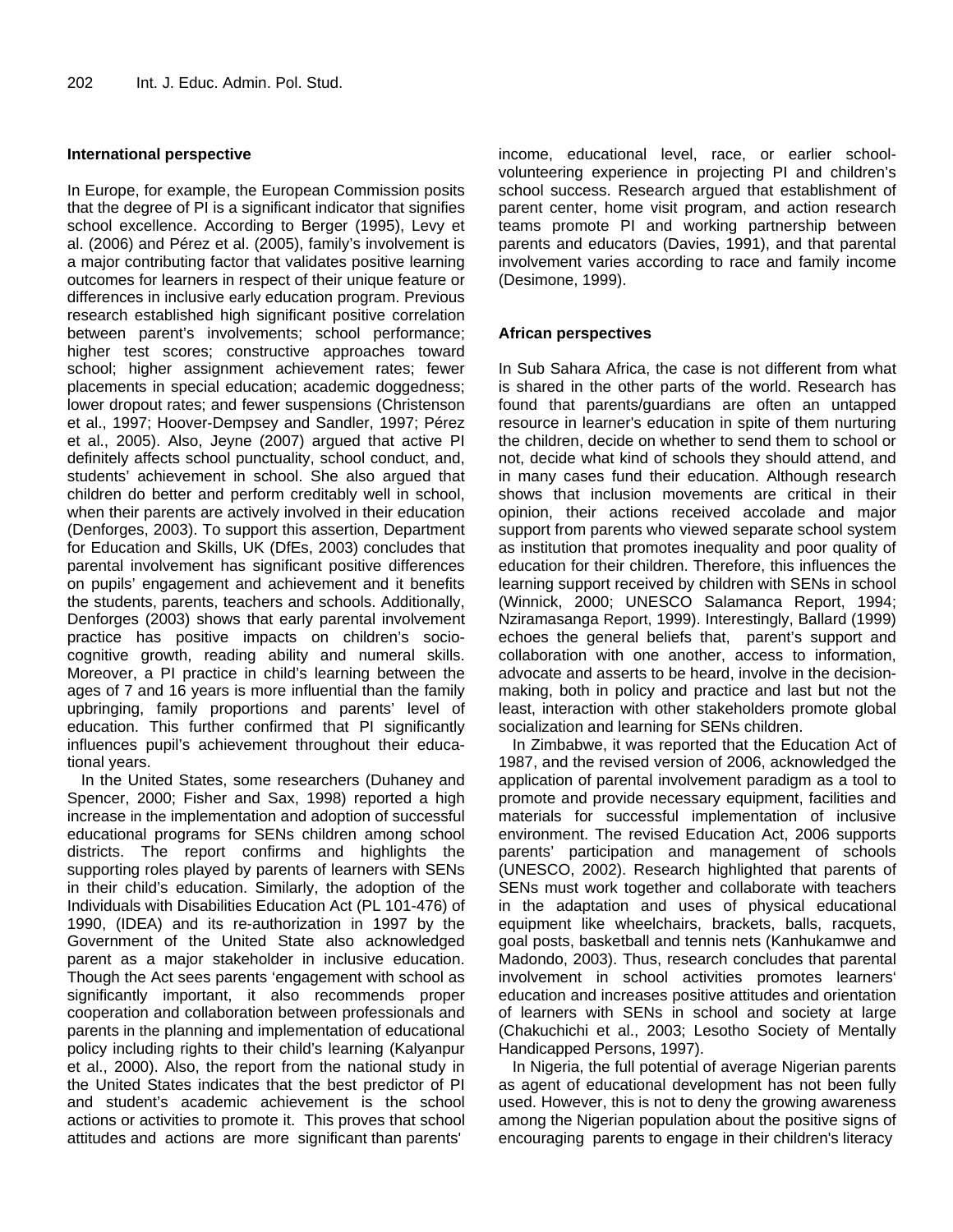development (Oyetunde, 1999). Consequently, the main vocal point of agitation among Nigeria populace is that to stop the general occurrence of widespread academic failure in schools, the home must play active roles (Lawal, 1999). However, despite the general consensus on significance of PI practice in learner's education in Nigeria, it is clear that research on parents' participation and school-family partnership in inclusive education is very limited. The reason for this exclusionary practice of educating children with SENs is linked to the following factors: parent's negative perception of inclusive practice, socio-cultural and religious beliefs about disabilities and government's attitude on policy formulation and implementation. In addition, the government policy on IE in Nigeria has failed to appreciate the significant role played by parents in their child's life. As the chief custodian of their children's education, parents take full responsibilities about when, how and which school their children should attend.

#### **Families' socio-cultural characteristics and learners' school achievement**

Research probing learners' school achievement continues to see parents' involvement as an important predictor of students' academic success. Also, parents' socioeconomic status is linked to parents' learning anticipations and desires for children (De Civita et al., 2004; Singh et al., 1995; Zhan, 2006). Bronfenbrenner, in his ecological model (1986), explains that meso-system symbolizes two essential aspects of parents' educational involvement practices. This notion illuminated the connections and interactions among adults in children's microsystems and behavioural congruence, values, and attitudes across settings. For example, parents' participation in school system encourages adult's relationship in two of the child's primary microsystems, i.e., home and the school, while parents' learning involvement at home displays attitudes and behaviours resemblance central to these two microsystems. Also engaging parents in schools receives more accolade and attention than home involvement. Nevertheless, these two processes are linked to achievement gap. According to Coleman (1988); cited in Lareau, (2001) application of the principle of social and cultural capital to home-school mesosystem encourages better understanding of the achievement gap and, school strategy to address it. Earlier results findings point out that parents with different backgrounds show a different attitude to their child's education because of their cultural beliefs and orientation, particularly as regard habits (i.e., predispositions toward certain types of behaviours, attitudes, or perceptions). Grenfell and James (1998) established that this variation in behaviour is as a result of their level of financial resources, education and experiences they have about the educational system.

Based on their habits, parents associated with nondominant groups often display less influence in learners school achievement and also with school.

### **Educational factors**

Parents with low levels of education participate less in learning activities of their children because of their low self-efficacy and confidence in engaging school staff, poor knowledge of school system, lack of understanding of learning terminology, and own negative educational beliefs. A number of studies established that parent level of education will significantly influence their attitude. Leyser and Kirk (2004) establish that parents with higher education (college) show a constructive attitude to inclusive practice than those with low level of education (high school):  $t(403) = 3.26$ ,  $p = .013$ . A similar finding was established by Tafa and Manolitsis (2003) where mothers who had maximum education displayed more constructive behaviour to inclusion of learners with SENs than mothers with a minimum level of education. Nonetheless, Kalyva et al. (2007) documented that the attitude of parents of learners with SENs is not influenced by their level of education.

# **Cultural factors**

Research indicates that parents from different cultural backgrounds view home participation in school activities as more important than engaging with school. Despite these distinctions habits bring less cultural capital in some parents vis-a-vis the school. However, this type of parent still engages at home in a way that meets the school values and principle. According to Grenfell and James (1998), parents irrespective of their socioeconomic status see education as important tools for fighting ignorance. In addition, the study revealed that working-class mothers valued their child's education, despite their adverse experiences and worries on learning (Grenfell and James, 1998). Therefore, findingvariations exhibited by parents from different social backgrounds further support the claim that families vary in terms of learning habits (Laureu, 2001). Besides, recent studies on educational levels and parental involvement show that family income and educational attainment significantly influence levels of parent's involvement in learner's education

# **Findings from meta-analyses**

The debate about parent's involvement in education has been on for a long time among scholars on what really constitutes parents' involvement. Although it has been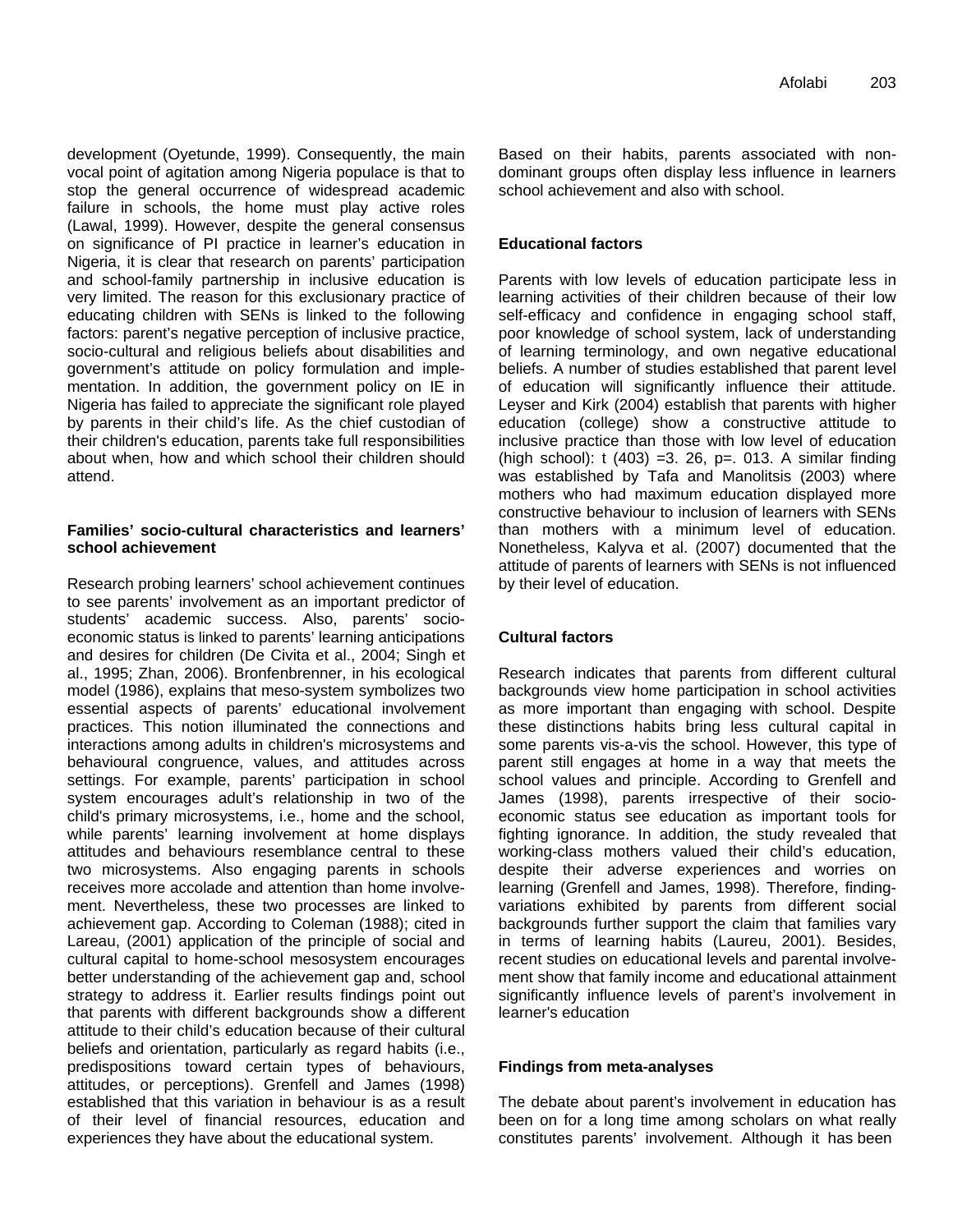generally acknowledged that parents have inalienable rights to get involved and engaged with school in matters relating to learning, in reality this is not generally applicable. Recent empirical studies in international literatures document constructive association between PI and learners' academic success (Cox, 2005; Desforges and Abouchaar, 2003; Fan and Chen, 2001; Henderson and Mapp, 2002; Jeynes, 2005; Pomerantz et al., 2007). Besides, empirical review of PI literature shows that a successful and sustainable home-school partnership that excels all learners needs a definite situations like strategic planning that embeds home-school success; ongoing support, resourcing and training; and community participation at all levels and multi-level leadership must be attained (Desforges and Abouchaar, 2003; Epstein and Sheldon, 2006; Harris and Goodall, 2007).

Similarly, Harris and Goodall (2007) reported a significant association between parents' involvement in education and positive learning outcomes. They reiterated that no specific indication of what kind of parental involvement strategies promote positive changes in school. They suggested some characteristic that school can introduce in order to engage diverse parents in their child's school activities. They concluded that school must lay strong emphasis on building partnership with stakeholders and must recognize differences in family orientation and needs. Moreover, Singh et al. (1995) reported parents' desire for students' learning as the sturdiest prognosticator for educational success amid all other scopes of PI observed in their study. They submitted that household arrangement really exhibited a very insignificant adverse outcome on educational achievement. However, this finding does not totally indicate that home management has little or no effect on learners academically because closer parental involvement at home might be as a result of learner's poor performance in school.

A study conducted in the United Kingdom by Desforges and Abouchaar (2003) also highlighted how parentschool relationships promote learning achievement for learners from ethnic minority group. According to the reports, majority of these schools listen to parents 'concerns, and work in partnership to resolve any issues or differences that come with learning. This actions prompts parents to base their understanding of their child's academic development on the discussion, interaction and communication shared with school (Ofsted, 2002, report No. 448, p4 cited in Desforges and Abouchaar, 2003, p62). Likewise, Katyal and Evers (2007) see proper home-school communication and collaboration as vital for students' academic success. They maintain that collecting information about students in an organized manner cum continuous interaction between home and school is a modern technology for promoting learning outside the classroom environment. Katyal and Evers (2007) also conclude that communication as a tool plays an important role and serves as the bedrock for home-school partnerships. Studies from United State show that the effect size, which assesses the level of changes brought about by interventions of impact of PI on children's school success was .51 for all schools (Hattie, 2009) and from .70 to .74 for primary schools located in urban areas (Jeynes, 2005). Also, Hattie (2009) reported that the size of interventions in education was recorded at .4; this implied that any figures above this percentage on parent's involvement would definitely influence children's academic performance.

Although there are many extensive researches on parental involvement and children's learning, most findings show that, little work has been done on how parents invariably or variably socialized with children in terms of school-related behaviours. While earlier studies confirmed a significant relationship between parenting, children's academic achievement and behavioural competence at school, few documented studies were conducted on "academic socialization". According to Taylor et al. (2004) this concept is operationalized as an array of different parental beliefs and behaviours that impact on learner's school-related development. Though empirical research on PI documents gains and opportunities that come from parents engaging with school, only few mentioned how and what motivated them. Nevertheless, some of the gains that come from parental involvement include higher achievement in classroom task, better school attendance, more positive attitudes and behaviours towards learning and higher graduation rates among developing children and their peers with disabilities.

Additionally, when there is positive collaboration and partnership between school and families, children achieve much higher in academics and increase in the time spent in school (Barton and Coley, 2007; Henderson and Mapp, 2002; Jeynes, 2005; Pomerantz et al., 2007; Reynolds and Clements, 2005). Schools that promote family collaboration develop high level improvement in classroom task, teacher morale, social skills and high community rating compared to schools that never support partnership with parents or engage them in school activities. Evidence from the last thirty years of educating learners with disabilities lends more credence to this by emphasizing the significance of parents 'participation in learners' school achievement (Bronfrenbrenner, 1979; Comer, 1996; Epstein, 2001; 2005; Henderson and Mapp, 2002, 2007; Anderson and Mike 2007). Research shows that parental expectations, school and family behaviours affect students' academic achievement and learning outcomes respectively (Redding, 2002; Epstein, 2001). For example, Grolnick and Slowiaczek (1994) measured a theorised three-dimensional interpretation of PI comprising social, mental and personal aspects.

Besides, parents' attitudes, orientation, and actions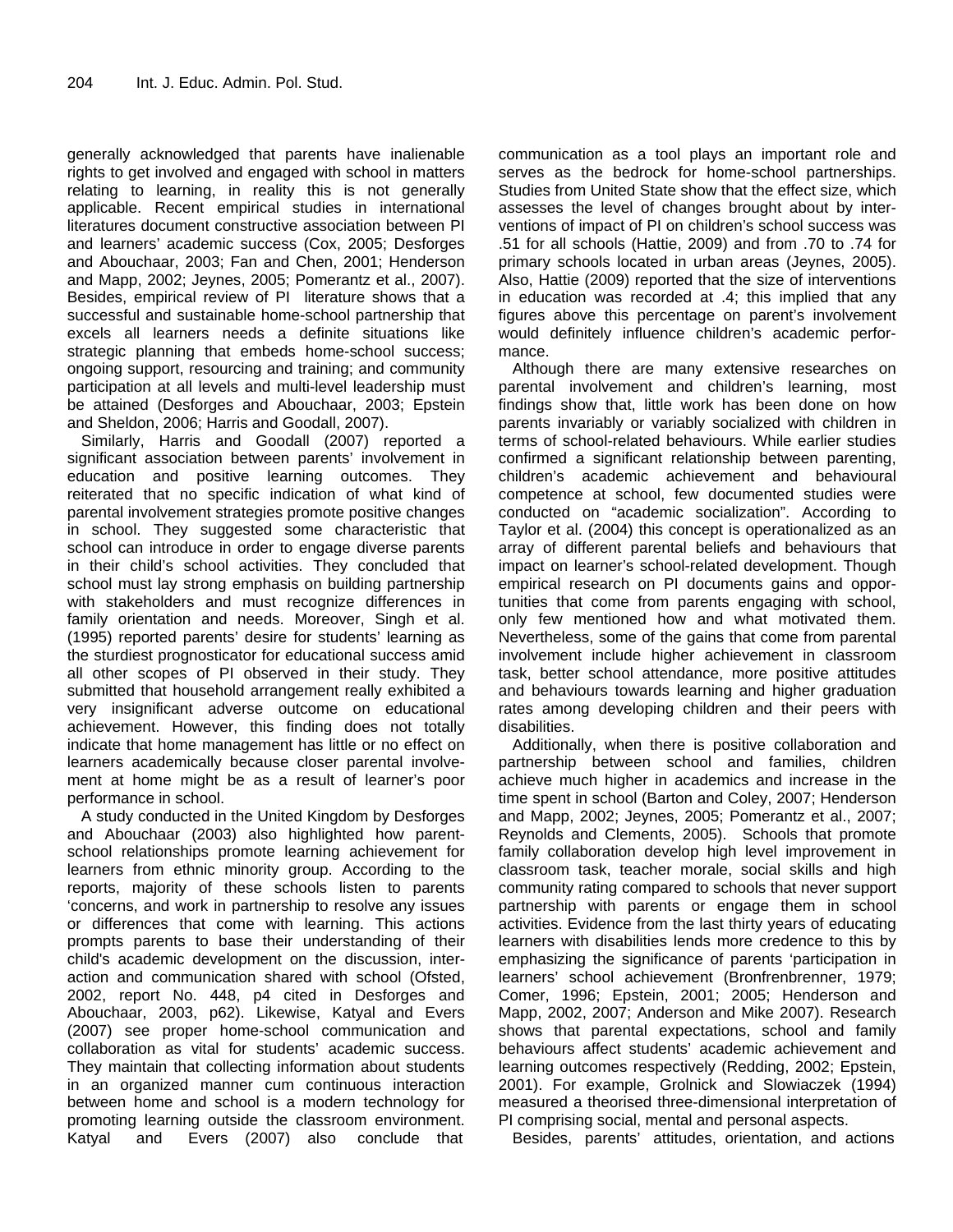connected to learners 'education impact pupils' education and achievement (Domina, 2005; Fan, 2001). Scholars have integrated the multidimensional conceptualisation of PI by recognizing and reviewing particular components of this construct.

#### **CONCLUSION AND RECOMMENDATION**

Although the notion that parental involvement is a vital strategy for learner's academic success is naturally interesting, the inconsistency reported in the empirical research literature makes it questionable and immeasurable. Nevertheless, the multifaceted nature of parental involvement coupled with the differences in measurement of academic success has perhaps, added to the discrepancies in the area. Research apparently linked PI to learners' academic performance. This outcome has enormous and useful impacts for parents, practitioners, and policymakers. Reports show that when parents engage their children in enriching learning programmes outside school, it enhances their learning and performance. Three decades of research demonstrate that PI meaningfully adds in a various ways, to improve learner outcomes associates with learning success. This remains fairly reliable in spite of families having undergone major changes during these periods, and schools function in very unrelated times than experience of a decade or two ago (Drake, 2000, p. 34). Thus, schools that identify the "co-dependent nature of the association" between families and schools and rate parents as "indispensable partners" in the learning process will understand the full worth of this partnership and use it to inspire learners' educational success. Such method identifies 'families and the school contributions" as an "essential outline" for collaborating together in "harmonizing efforts toward common goals" i.e., to maximize achievement for pupils as learners (Christenson and Sheridan, 2001).

Besides, studies in the last decades also mentioned the significant relationships between learners' outcomes and variables like family culture, ethnicity, and socioeconomic status. Earlier research such as Griffith (1996) and Kellaghan et al. (1993) explained that learner's performance is not influenced by these factors. For example, Shaver and Walls' (1998) report that arithmetic and reading success for learners of all social class is significantly influenced by parental involvement, even though learners from higher socioeconomic backgrounds experience best improvement. Therefore, parents remain a resourceful instrument in the education of their children and both educators and policy makers must recognise the differences in income and education in their planning.

Although numerous work described PI as promoting positive learning outcome for learners with SENs, few studies still reported no constructive link between PI and

learners' academic success. The limited academic work used a meta-analysis to determine the kind of PI strategy that supports positive learning outcome and proves a dearth of information concerning the utility of the concept. This is because parents' involvement research is onedimensional and fragmented, therefore lacking a consistent guiding theoretical framework (Sirvani, 2007a, 2007b). This lack of empirical knowledge and inconsistence continue to hamper the recent progress made in PI studies. For example, Mattingly et al. (2002) found that PI programmes established virtually no effect on learner's educational achievement because most of the research depends on correlation and non-experimental techniques. Similarly, Chad et al. (2006) reported no significant correlation between PI and learners' academic achievement. Therefore, a multidimensional approach to parental involvement is suggested for analysing parental behaviours and practices (Epstein, 2001; Grolnick and Slowiaczek, 1994).

#### **RECOMMENDATION**

Based on research findings on PI and learners' educational achievement, the following specific recommendation related to this paper suggests that effort should be directed toward promoting family-school connections that see parents and teachers as collaborators and key influential in tackling learners' needs and at the same time responsible for academic achievement. Future research should focus on both SES and parental involvement by looking at the relationship between parental involvement and learners' academic outcomes prior and after partialling out the impact of SES. Also researchers should give special consideration to the definition and measurement of PI when analysing the correlation between parental involvement and learners' school performance. Policy makers and educators should employ PI paradigm as a viable additional intervention to advance learners' academic performance. Effort should be directed towards outward facing parental engagement strategy that will not only respect parents' view, but also consider the evidence and knowledge of other schools and community. Lastly, future effort should be directed towards appropriate means of measuring academic achievement

#### **Conflict of Interests**

The author has not declared any conflict of interests.

#### **REFERENCES**

Anderson D (2006). Inclusion and interdependence: Students with special needs in the Regular classroom. J. Educ. Christian Belief 10:43-59.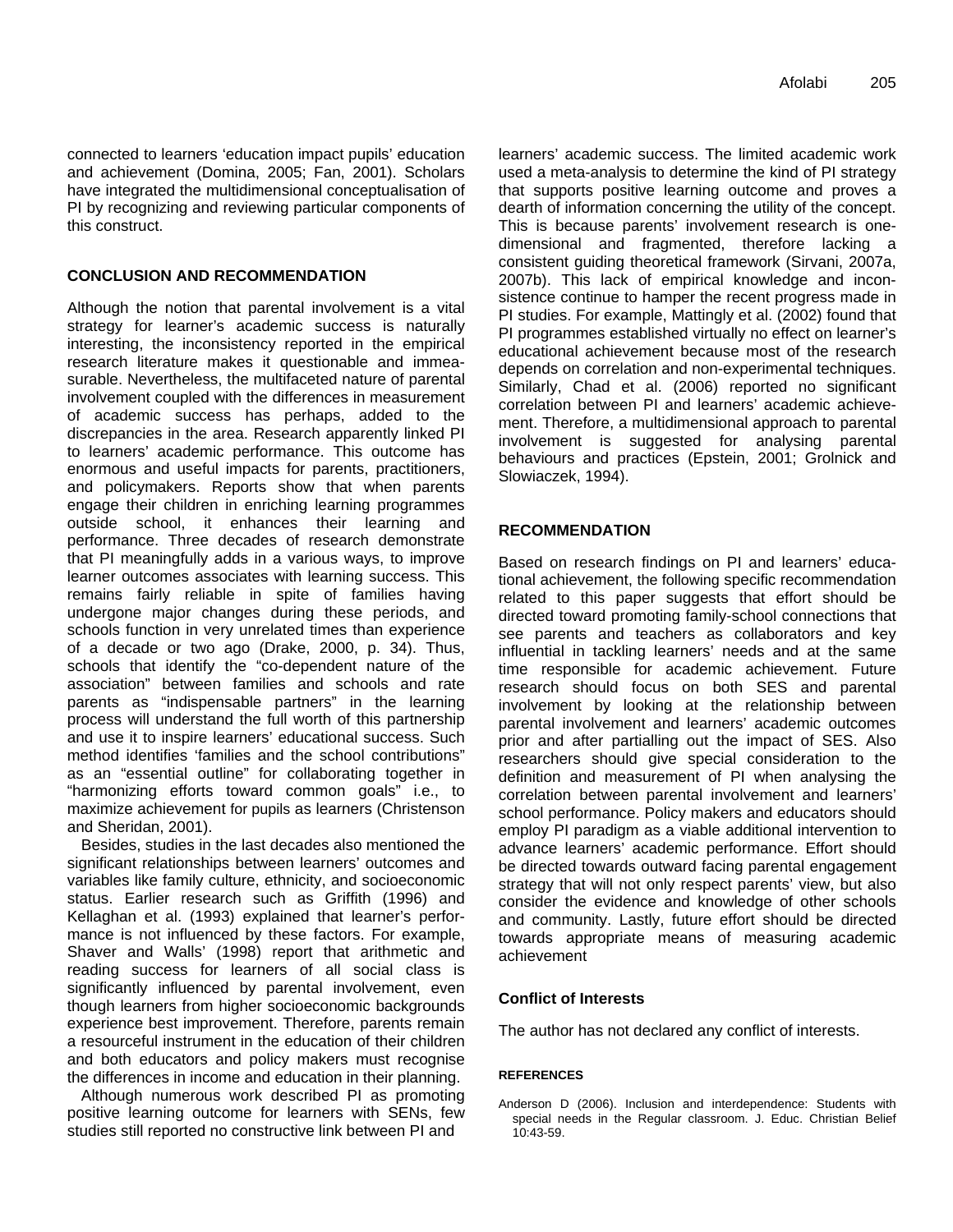- Ballard K (1999). International voices an introduction, in: K. Ballard (Ed.) Inclusive Education international voices on disability and justice (London, Falmer Press) 1–9.
- Balli SJ (1996). Family diversity and the nature of parental involvement. Educ. Forum 60:149–155.
- Bandura A (1997). Self-efficacy: The exercise of control. New York: Freeman
- Bandura A (1978). The self-system in reciprocal determinism. Am. Psychol. 33:344-358.
- Bandura A (1986a). Social foundations of thought and action: A social cognitive theory.
- Barton PE, Coley RJ (2007). The Family: America's Smallest School. Princeton, NJ: Educational Testing Services.
- Bermudez AB (1993). Teaming with parents to promote educational equality for language minority students. In N.F. Chavkin (Ed.), Families and schools in a pluralistic society (pp.175-188). Albany: State University of New York Press.
- Barnard WM (2004). Parents involvement in elementary school and educational attainment. Children Youth Services Rev. 26:39–62.
- Berger EH (1995). Parents as partners in education: Families and schools working together. Englewood Cliffs, NJ: Prentice Hall.
- Birenbaum-Carmeli D (1999). Parents who get what they want: On the empowerment of the powerful. Sociol. Rev. 47:1–62.
- Bobbett GC (1995). An analysis of Nevada's report cards on high schools. Paper presented at the Annual Meeting of the Mid-South Educational Research Association. Biloxi, Mississippi, November 8– 10. (ERIC Document Reproduction Service No. ED 397-1084)
- Bronfenbrenner U (1986). Ecology of the family as a context for human development: Research perspectives. Dev. Psychol. 22:723-742.
- Bronfenbrenner U (1979). The ecology of human development: Experiments by nature and design. Cambridge: Harvard University Press.
- Bronfenbrenner U (1992). Child care in the Anglo-Saxon mode.In M. Lamb, K. J.
- Brown MC (1994). Parental involvement as a variable in reading readiness: A review of Related literature. (ERIC Document Reproduction Service No.: ED 384-850)
- Catsambis S (2001). Expanding knowledge of parental involvement in children's secondary education: Connections with high school seniors' academic success. Social Psychol. Educ. 5:149–177.
- Chakuchichi DD, Chimedza RM, Chiinze MM, Kaputa TM (2003). Including the Excluded: Issues in Disability and Inclusion Module SPED 302, Harare: Zimbabwe Open University.
- Christenson SL, Sheridan SM (2001).Schools and families: Creating essential connections for learning. New York: Guilford Press.
- Christenson SL, Hurley CM, Sheridan SM, Fenstermacher K (1997). Parents' and school psychologists' perspectives on parent involvement activities. School Psychol. Rev. 26:111-130.
- Christenson SL (2000). Families and schools: Rights, responsibilities, resources, and relationships. In R.C. Pianta & M.J. Cox (Eds.). The transition to kindergarten (pp.143-177). Baltimore, MD: Paul H. Brookes Publishing Co.
- Christian K, Morrison FJ, Bryant FB (1998). Predicting kindergarten academic skills: Interactions among child care, maternal education, and family literacy environments. Early Childhood Res. Q. 13:501– 521.
- Cicchetti D, Toth SL (1997). "Transactional ecological systems in developmental psychopathology.". In Developmental psychopathology: Perspectives on adjustment, risk, and disorder Edited by: Luthar, S. S., Burack, J. A., Cicchetti, D. and Weisz, J. R. New York, NY: Cambridge University Press pp.317–349.
- Comer,JP (1996). Rallying the whole village: The Comer process for reforming education. New York: Teachers College Press.
- Constantino R, Cui L, Faltis C (1991). Chinese parental involvement: Reaching new levels. Equity Excellence Educ. 28:46-50.
- Conyne RK, Cook EP, eds. (2004).Ecological counselling: An innovative approach to conceptualizing person-environment interaction. Alexandria, VA: American Counselling Association.
- Conyne RK, Mazza J (2007). Ecological group work applied to schools. J. Specialists Group Work 32:19–29
- Copeland S, Hughes C, Carter E, Guth C, Presley J, Williams C, Fowler S (2004). Increasing access to general education: Perspectives of participants in a high school peer support program. Remedial Special Educ. 25:342-352
- Cox, DD (2005). Evidence-based interventions using home–school collaboration. School Psychol. Q. 20:473–97.
- Davies D (1993). Benefits and barriers to parent involvement: From Portugal to Boston to Liverpool. In N. Chavkin (Ed.), Families and schools in a pluralistic society. Albany, NY: State University of New York Press pp.205-216.
- Davies D (1991). Schools reaching out: Family, school, community partnerships for student success. Phi Delta Kappan, 72:376-382.
- De Civita M, Pagani L, Vitaro F, Tremblay RE (2004). The role of maternal educational aspirations in mediating the risk of income source on academic failure in children from persistently poor families. Children Youth Services Rev. 26:749–769.
- Desforges C, Abouchaar A (2003). The impact of parental involvement, parental support and family education on pupil achievement and adjustment: A literature review. Report Number 433.Department of Education and Skills.
- Desimone L (1999). Linking parent involvement with student achievement: Do race and income matter? J. Educ. Res. 93:11-30.
- DfES (2003).The impact of parental involvement on children's education. Leaflet for teachers. London: Department for Education and Skills.
- Domina T (2005). Leveling the home advantage: Assessing the effectiveness of parental involvement in elementary school. Sociol. Educ. 78:233–249.
- Drake DD (2000). Parents and families as partners in the education process: Collaboration for the success of students in public schools. ERS Spectrum pp.34-35.
- Duhaney LGM, Spencer JS (2000) 'Parental Perceptions of Inclusive Educational Placements', Remedial Special Educ. 21:121–129
- Eamon MK (2002). Effects of poverty on mathematics and reading achievement of young adolescents. J. Early Adolesc. 22:49–74.
- Eccles JS, Harold RD (1993).Parent–school involvement during the early adolescent years. Teachers College Record 94:568–587
- Epstein JL (2001). School, family and community partnerships: Preparing educators and improving schooling. Boulder, CO: West view.
- Fan XT (2001). Parental involvement and students' academic achievement: A growth modelling analysis. J. Exp. Educ. 70:27-61.
- Fan X, Chen M (2001). Parental involvement and students' academic achievement: A meta-analysis. Educ. Psychol. Rev. 13:1-22.
- Ferrara MM (2009). Broadening the myopic vision of parental involvement. School Commun. J. 19:123-142
- Fisher D, Pumpian I, Sax C (1998).Parent and caregiver impressions of different educational models. Remedial Special Educ. 19:173-180.
- De Civita M, Pagani L, Vitaro F, Tremblay RE (2004).The role of maternal educational aspirations in mediating the risk of income source on academic failure in children from persistently poor families. Children Youth Services Rev. 26: 749–769.
- Delgado-Gaitan C (1987). Parent perceptions of school: Supportive environments for children. In: H. T. Trueba (Ed.), Success or failure? Learning and the language minority student. New York: Newbury House. pp.131-155
- Fantuzzo J, Tighe E, Childs S (2000). Family involvement questionnaire: A multivariate assessment of family participation in early childhood education. J. Educ. Psychol. 92:367–376.
- Feuerstein A (2000). School characteristics and parent involvement: Influences on participation in children's schools. J. Educ. Res. 94:29- 39.
- Flem A, Keller C (2000) Inclusion in Norway: A study of ideology in practice, Eur. J. Special Needs Educ. 15:188–205.
- Frazee C (2003). Thumbs up! Inclusion, rights and equality as experienced by Youth with disabilities. Toronto: Laidlaw Foundation.
- Gibson DM, Jefferson RN (2006). The effect of perceived parental involvement and the use of growth-fostering relationships on selfconcept in adolescents participating in gear up. Adolescence 41:111- 125.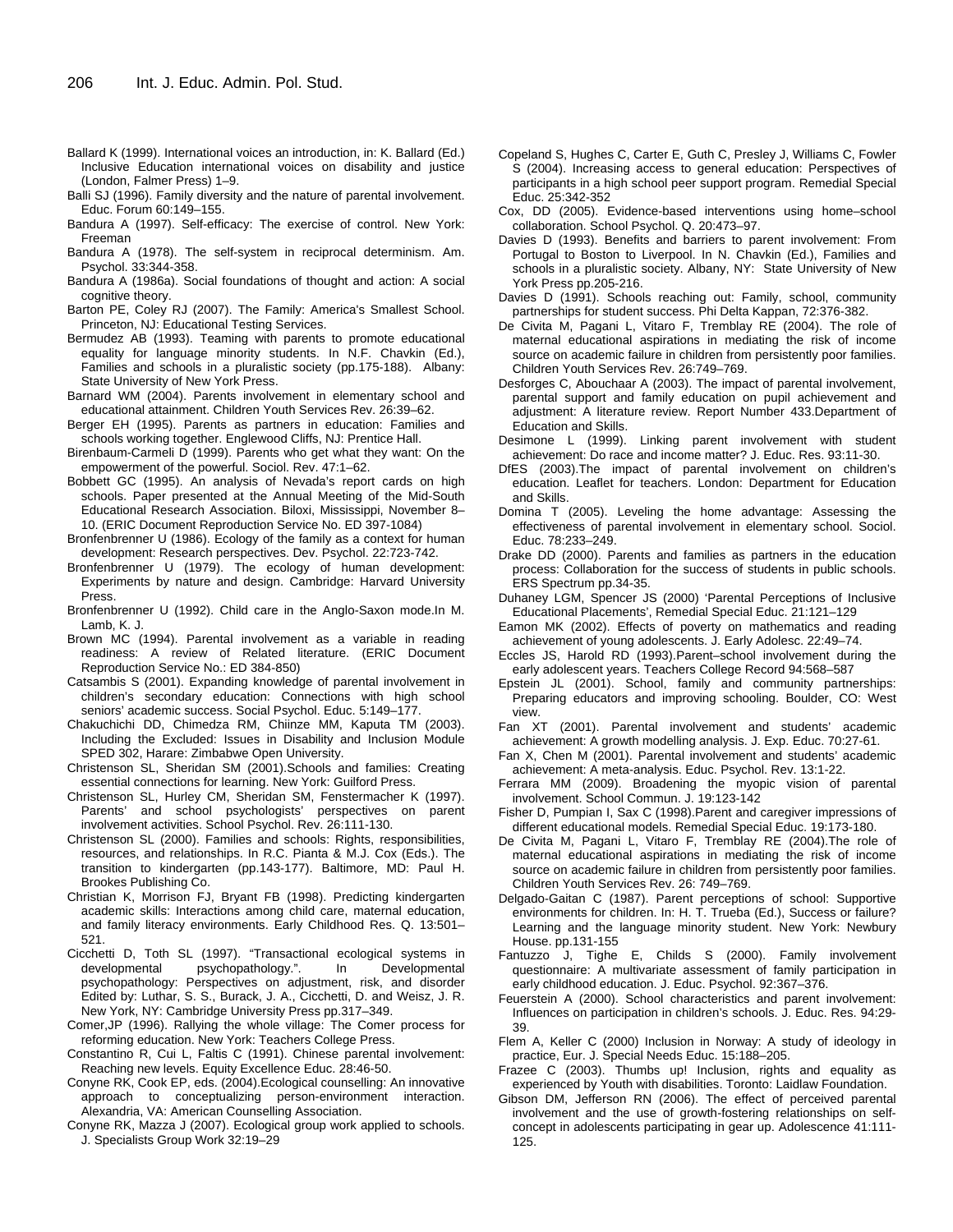- Gonzalez-Dehass AR, Willems PP, Holbein MFD (2005). Examining the relationship between parental involvement and student motivation. Educ. Psychol. Rev. 17:99–123
- Greenleaf AT, Williams JM (2009). Supporting social justice advocacy: A paradigm shift towards an ecological perspective. J. Social Action in Counsel. Psychol. 2:1–14.
- Grenfell M, James D (1998). Bourdieu and education: Acts of practical theory. Bristol, PA: Falmer.
- Grolnick WS, Slowiaczek ML (1994). Parents' involvement in children's schooling: A multidimensional conceptualization and motivational model. Child Dev. 65:237-252.
- Grolnick WS, Kurowski CO, Dunlap KG, Hevey C (2000).Parental resources and the transition to junior high. J. Res. Adolesc. 10:465– 488.
- Gutkin TB (2009). "Ecological school psychology: A personal opinion and a plea for change." In The handbook of school psychology, 4th ed. Edited by: Gutkin, T. B. and Reynolds, C. R. New York, NY: Wiley. pp.463-496.
- Hara SR, Burke DJ (1998). Parent involvement: The key to improved student achievement. School Commun. J. 8:9–19.
- Harris A, Goodall J (2007). Engaging parents in raising achievement. Do parents know they matter? Retrieved3/10/07 from
- Harris A, Chrispeels JH (2006). Improving schools and educational systems: International perspectives. London: Routledge.
- Hattie J (2009). Visible learning: A synthesis of over 800 meta analyses relating to achievement. London: Routledge
- Helmstetter E, Curry C, Brennan M, Sampson-Saul M (1998). Comparison of general and special education classrooms of students with severe disabilities. Educ. Training Mental Retardation Dev. Disabil. 33: 216-227.
- Henderson AT, Mapp KL, Johnson VR, Davies D (2007). Beyond the bake sale: The essential guide to family-school partnerships. New York: The New Press.
- Henderson AT, Mapp KL (2002).A new wave of evidence: The impact of school, family, and community connections on student achievement. Austin, TX: Southwest Educational Development Laboratory.
- Hill NE, Craft SA (2003). Parent-school involvement and school performance: Mediated pathways among socioeconomically comparable African American and Euro-American families. J. Educ. Psychol. 96:74–83
- Hobbs N (1966). Helping disturbed children: Psychological and ecological strategies. Am. Psychol. 21:1105–1115.
- Hoover-Dempsey KV, Sandler HM (1995). Parental involvement in children's education: Why does it make a difference? Teachers College Record 97:310-331
- Hoover-Dempsey KV, Sandler HM (1997). Why do parents become involved in their children's educations? Rev. Educ. Res. 67:3-42.
- Hoover-Dempsey KV, Battiato AC, Walker JMT, Reed RP, DeJong JM, Jones KP (2001). Parental involvement in homework. Educ. Psychol. 36:195–210.
- Horvat EM, Weininger EB, Lareau A (2003). From social ties to social capital: Class differences in the relations between schools and parent networks. Am. Educ. Res. J. 40:319-351.
- Huss-Keeler RL (1997). Teacher perception of ethnic and linguistic minority parental involvement and its relationships to children's language and literacy learning: A case study. Teach. Teacher Educ. 13:171-172.
- Individuals with Disabilities Education Act of (1990). P.L. 101-476, 20 U.S.C. § 1400et seq
- Jeyne WH (2007). The relationship between parental involvement and urban secondary school student academic achievement: A metaanalysis. Urban Educ. 42-82.
- Jeynes WH (2005). A meta-analysis of the relation of parental involvement to urban Elementary school student academic achievement. Urban Educ. 40:237–69.
- Jeynes WH (2003). A meta-analysis—The effects of parental involvement on minority children's academic achievement. Educ. Urban Soc. 35:202–218.
- Kalyanpur M, Harry B, Skrtic T (2000). 'Equity and Advocacy Expectations of Culturally Diverse Families' Participation in Special

Education', Int. J. Disabil. Dev. Educ. 47:119–36.

- Kanhukamwe O, Madondo C (2003). Adapted Physical Education and Sport for people with disabilities. Module PES 204/ SPED 302. Harare: Zimbabwe Open University.
- Katyal K, Evers C (2007).Parents—partners or clients? A reconceptualization of home–school interactions. Teach. Educ. 18:61– 76.
- Kellaghan T, Sloane K, Alvarez B, Bloom BS (1993). Home processes and learning. In The home environment and school learning: Promoting parental involvement in the education of children. San Francisco: Jossey-Bass pp.50-61.
- Kohl GO, Lengua LJ, McMahon RJ (2000). Parent involvement in school: Conceptualizing multiple dimensions and their relations with family and demographic risk factors. J. School Psychol. 38:501–23.
- Lareau A (2001). Linking Bourdieu's concept of capital to the broader field: The case of family-school relationships. In: B. J. Biddle (Ed.), Social class, poverty, and education: Policy practice. New York: Routlege/Falmer. pp.77-100.
- Lawal A (1999). Patterns of intra-family activities among three socioeconomic types of homes. Literacy and Reading in Nigeria 8:13-22.
- Leseman PPM, de Jong PF (1998). Home literacy: Opportunity, instruction, cooperation and social-emotional quality predicting early reading achievement. Lesotho Society of Mentally Handicapped Persons Report (1997).Maseru: EENET Publication.
- Lee J, Bowen NK (2006). Parent involvement, cultural capital, and the achievement gap among elementary school children. Am. Educ. Res. J. 43:193-218.
- Levy S, Kim A, Olive ML (2006). Interventions for young children with autism: A synthesis of the literature. Focus on Autism and Other Developmental Disabilities. 21:55-62
- Leyser Y, Kirk R (2004). Evaluating inclusion: An examination of parent views and factors influencing their perspectives. Int. J. Disabil. Dev. Educ. 51:271–85
- Mantzicopoulos, P. (2003). Flunking kindergarten after Head Start: An inquiry into the contribution of contextual and individual variables. J. Educ. Psychol. 95:268-278.
- Mapp KL, Johnson VR, Strickland CS, Meza C (2008). High school family centers: Transformative spaces linking schools and families in support of student learning. Marriage Family Rev. 43:338-368
- Marcon RA (1999). Positive relationships between parent school involvement and public schoolinner-city preschoolers' development and academic performance. School Psychol. Rev. 28:395-412
- Masten AS, Coatsworth, JD (1998). The development of competence in favorable and unfavorable environments: Lessons from research on successful children. Am. Psychol. 53:205-220.
- Mathews J (2005). Parents' effect on achievement shaky. TheWashington Post.
- Mattingly D, Prislin R, McKenzie T, Rodriguez J, Kayzar B (2002) Evaluating evaluations: the case of parent involvement programs, Rev. Educ. Res. 72:549–576.
- McDonnell J, Thorson N, Disher S, Mathot-Buckner C, Mendel J, Ray L (2003). The achievement of students with developmental disabilities and their peers without disabilities in inclusive settings: An exploratory study. Educ. Treatment Child. 26:224-236
- McWayne C, Hampton V, Fantuzzo J, Cohen HL, Sekino Y (2004). A multivariate examination of parent involvement and the social and academic competencies of urban kindergarten children. Psychol. Schools. 41:363–377.
- Miedel WT, Reynolds AJ (1999).Parent involvement in early intervention: Does it matter? J. School Psychol. 37:379–402
- Moos RH (2002). 2001 invited address: The mystery of human context and coping. An unraveling of clues. Am. J. Community Psychol. 30:67–88
- Nakken H, Pijl, SJ (2002) Getting along with classmates in regular schools: a review of the effects of integration on the development of social relationships, Int. J. Inclusive Educ. 6:47–61.
- Nziramasanga CT (1999). Training. Report of the Presidential Commission of Inquiry into Education and Training.
- Okagaki L, Frensch PA, Gordon EW (1995). Encouraging school achievement in Mexican American children. Hispanic J. Behav. Sci.